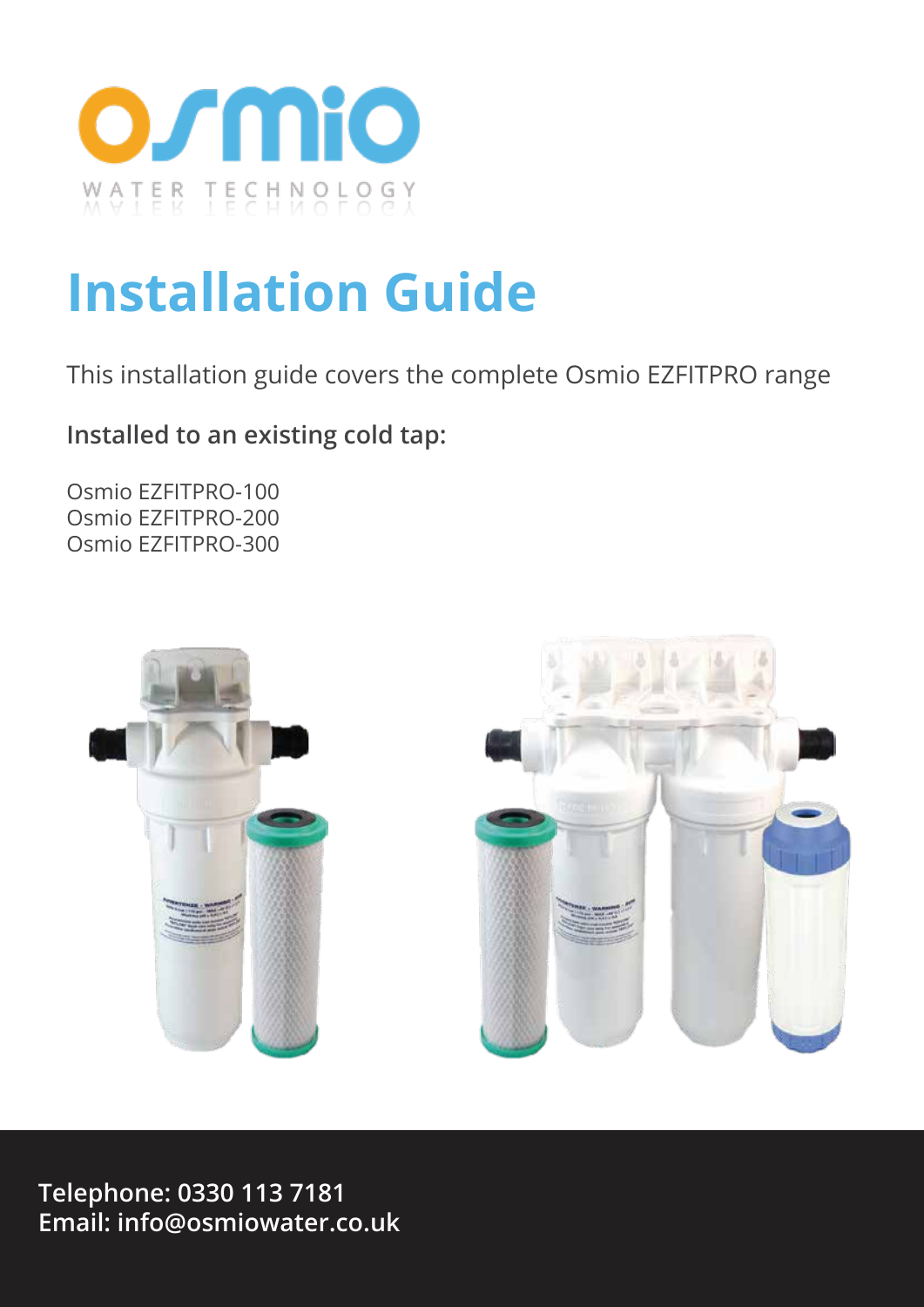# **READ THIS BEFORE INSTALLATION**

It is very important that the following must be considered before you install this product.

Incoming water pressure must be tested before the installation. You can do this by using a pressure gauge (available online or at plumbers merchants, an example shown FIG1). Please note that your standing water pressure can increase up an additional 2 bar at night time.

We highly recommending protecting your entire property with a Pressure Reducing Valve (PRV - see FIG2) which can protect all appliances and plumbing from any increases or spikes in water pressure that can and do happen, which causes filter systems and other plumbing to leak.

# **TOOLS & MATERIALS**

The EZFITPRO range can be installed in different ways using 15mm copper pipe, 15mm speedfit plastic pipe or using hoses 1/2" male to 15mm compression fitting  $(x2)$ . The system comes supplied with 15mm push fittings which you do not have to use, you can go straight into the 1/2" female brass. So choice of fitting is up to you and what is easiest or most appropriate. You will need the following parts:

Silicone Grease (Plumber's Grease) PTFE tape Spanner & Plumbers Wrench Philips head screwdriver & Flat edge screwdriver Pressure gauge Electric drill Spirit level Marker pen Appropriate screws to mount the filter to the vertical surface (e.g. wood screws) Plus any other tools used for the basic plumbing e.g. pipe cutter, elbows, copper pipe, hoses etc.



FIG1: WATER PRESSURE GUAGE



FIG2: PRESSURE REDUCING VALVE WITH GUAGE



FIG1: OSMIO EZFITPRO-300 INSTALLED WITH HOSES. IT IS AN EASY WAY TO DO IT IN SOME CASES AND YOU CAN BUY THE HOSES FROM ANY PLUMBERS MERCHANT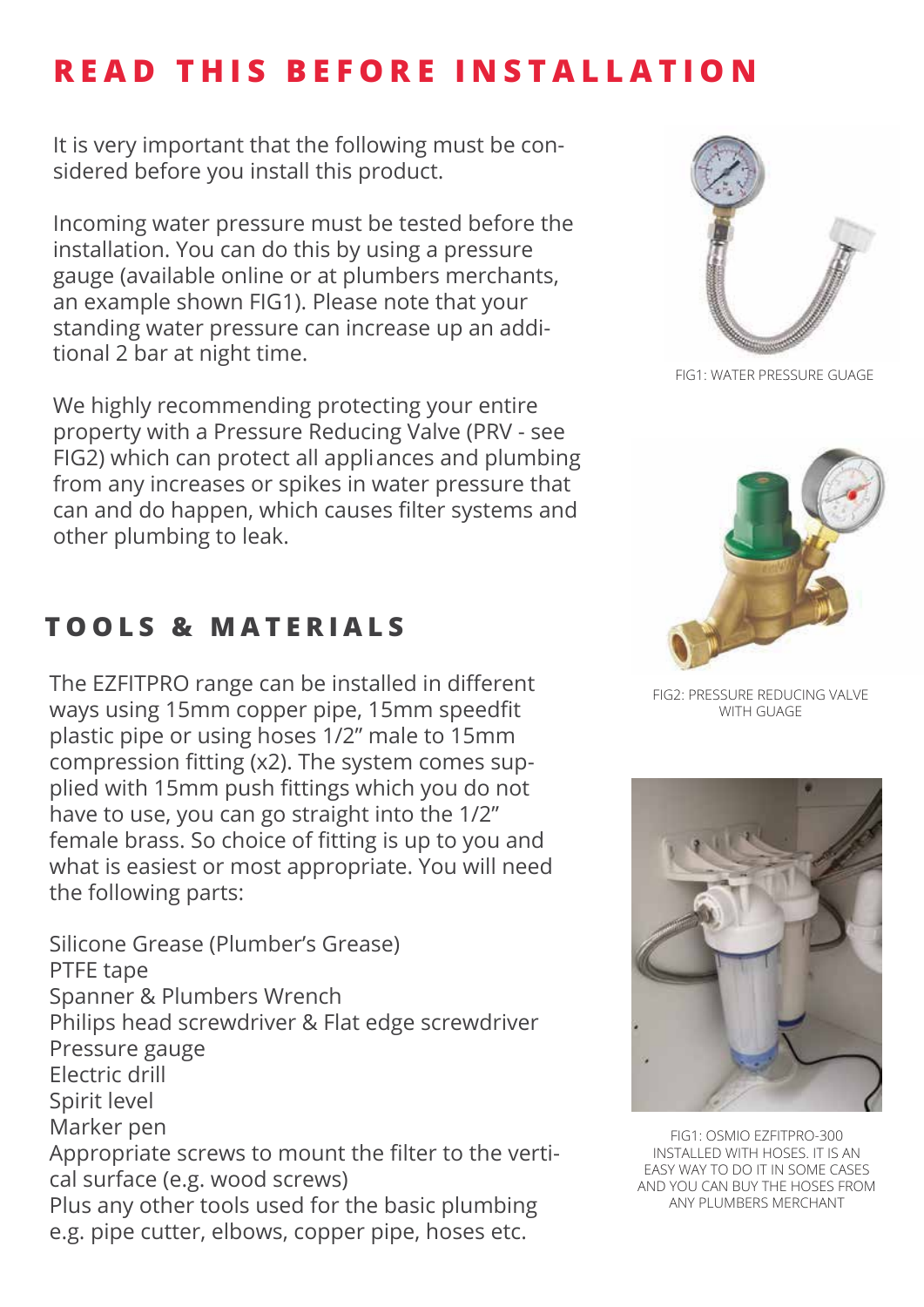# **INSTALLATION STEPS**

# **STEP1: MOUNTING THE BRACKET**

After planning your installation, you can first determine where you are going to mount the filter system and using the screws supplied (4 for the EZFITPRO-100 and 8 for the EZFITPRO-200/300).





FIG3: DIRECTIONAL ARROW OF WATER FLOW

Note the arrows showing the direction of flow. The arrow points in the direction of flow to the tap. You can mount the bracket either way round according to whether you are installing on the left or the right hand side of the cupboard. Using the phillips head screwdriver, screw the bracket to the filter unit

## **STEP2: GREASING THE O-RINGS**

The o rings must be greased **thoroughly** with silicone grease (plumbers grease). This will ensure the o ring will slip as the housing bowl is screwed onto the head and make a water tight connection.

Fist clean your hands and then apply the grease to the ring generously and run your finger around the ring as shown.



FIG4: GREASING THE O RINGS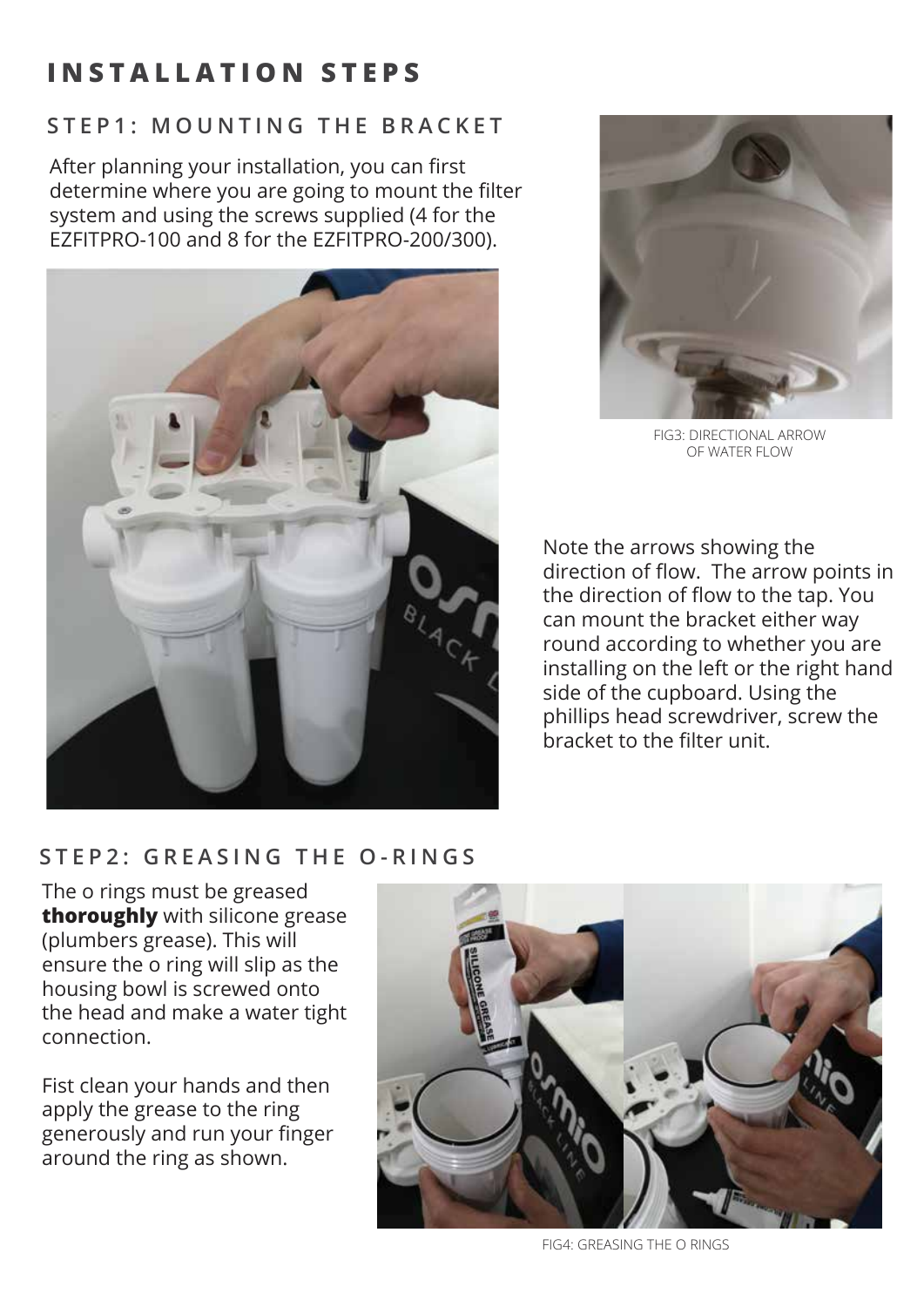# **STEP3: INSERTING THE FILTERS**

Your housing unit is supplied with the housing manufacturers own manual which you do not need to use, but can keep for reference.

There is also a spacing ring supplied which again you do not need, but can keep if you plan to use melt-blown spun sediment filters in the future or for any other housing, as shown.

Skip to the relevant section for the product you are installing. Please ensure you install the filters in the correct order shown which is in accordance with the flow directions



FIG5: SPACING RING IS NOT NEEDED BUT CAN BE USED WITH SEDIMENT **FILTERS** 

## **EZFIT-PRO100**



Min-Max Pressure: 1 bar - 4.5 bar Recommended flow rate:  $<$  4 LPM Filter 1: Osmio 2.5" x 10" Carbon Block 5 Micron Filter. Change every 6 months or 11,000 litres whichever comes first.

Remove the packaging of the Osmio 2.5" x 10" Carbon Block 5 Micron Filter. The filter is bi-directional so it does not matter which way around you put it in. The is a loose male centring hole and the bottom of the housing bowl where the filter sits. The filter should be centred and level if put in correctly.

#### **EZFIT-PRO200**



This system has two filters. Min-Max Pressure: 1 bar - 4.5 bar Recommended flow rate:  $<$  4 I PM

Filter 1: Osmio 2.5" x 10" Carbon Block 5 Micron Filter. As above.

Filter 2: Osmio 2.5 x 10 Chlorine & Limescale Filter Remove the packaging and insert this filter as shown with the white O ring at the top of the filter bowl. The life of the filter varies with water hardness. Capacity: 1080 Litres @ 150ppm Total Hardness - 540 Litres @ 300ppm Total Hardness. **Replace after 6 months of installation date or before if needed.**

**PLEASE NOTE: Ensure the blue screw caps are fully hand tight before inserting the filter (at the top and bottom)**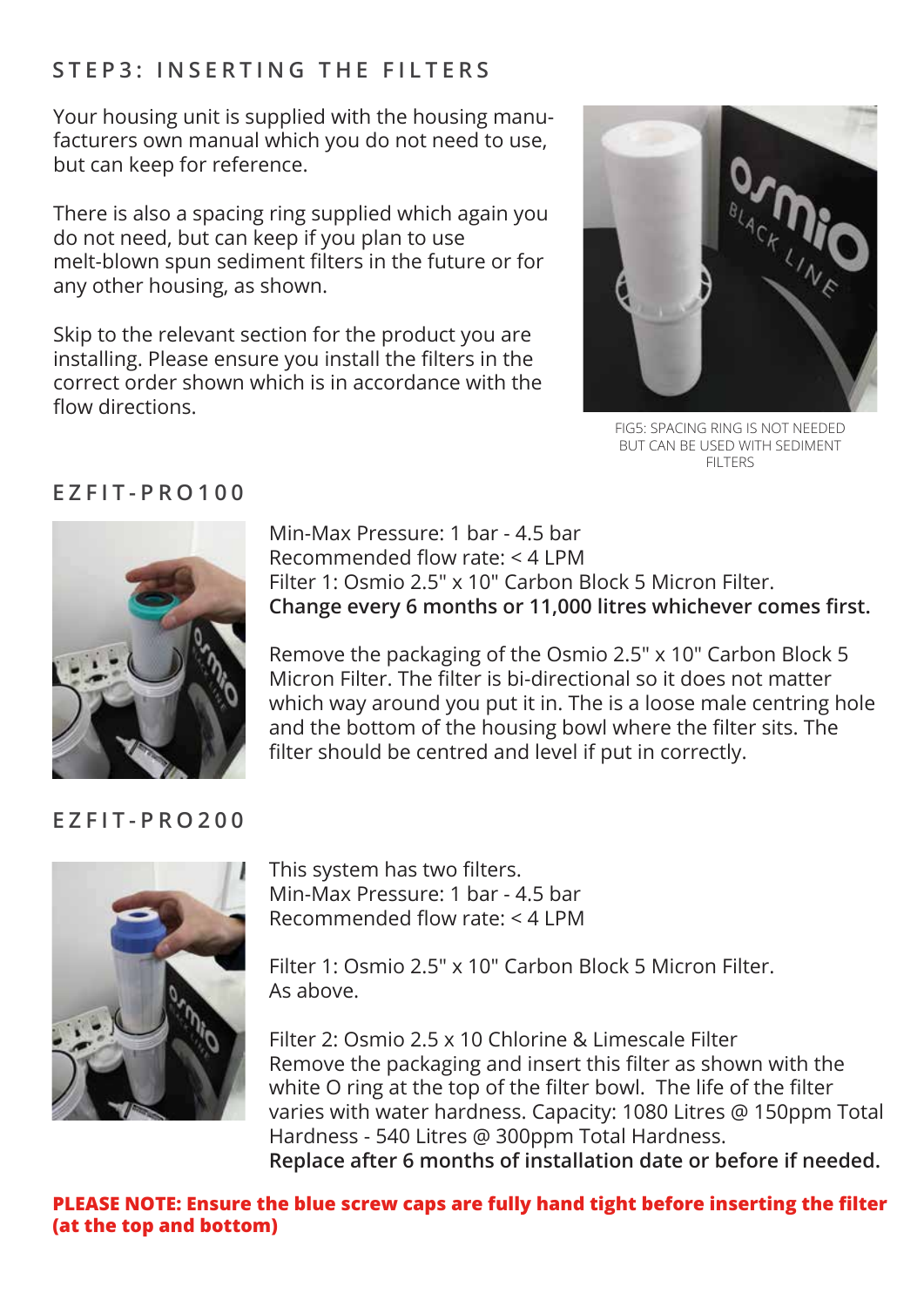#### **EZFIT-PRO300**



FIG6: THE RUBBER WASHER GOES ON THE TOP OF THE FILER

This system has two filters. Min-Max Pressure: 2 bar - 4.5 bar Recommended flow rate:  $<$  3 I PM

Filter 1: Coldstream CF108W Ceramic Water Filter Cartridge:

This is a 0.2 micron ceramic cartridge, a very fine filter, and is not recommended to install if your pressure is lower than 2 bar as it will impact your flow, unless of course the best water quality is your goal, in which case we would encourage your patience!

This filter has one end which is closed (at the bottom and one end which is open (at the top). The filter comes with two rubber washer, one is spare and only one is needed to be placed at the top end of the filter.

We recommend replacement every 11,000 litres or 6 months whichever comes first.

Filter 2: Osmio 2.5 x 10 Chlorine & Limescale Filter:

As per previous section.



FIG7: THE BOTTOM AND CLOSED END OF THE FILTER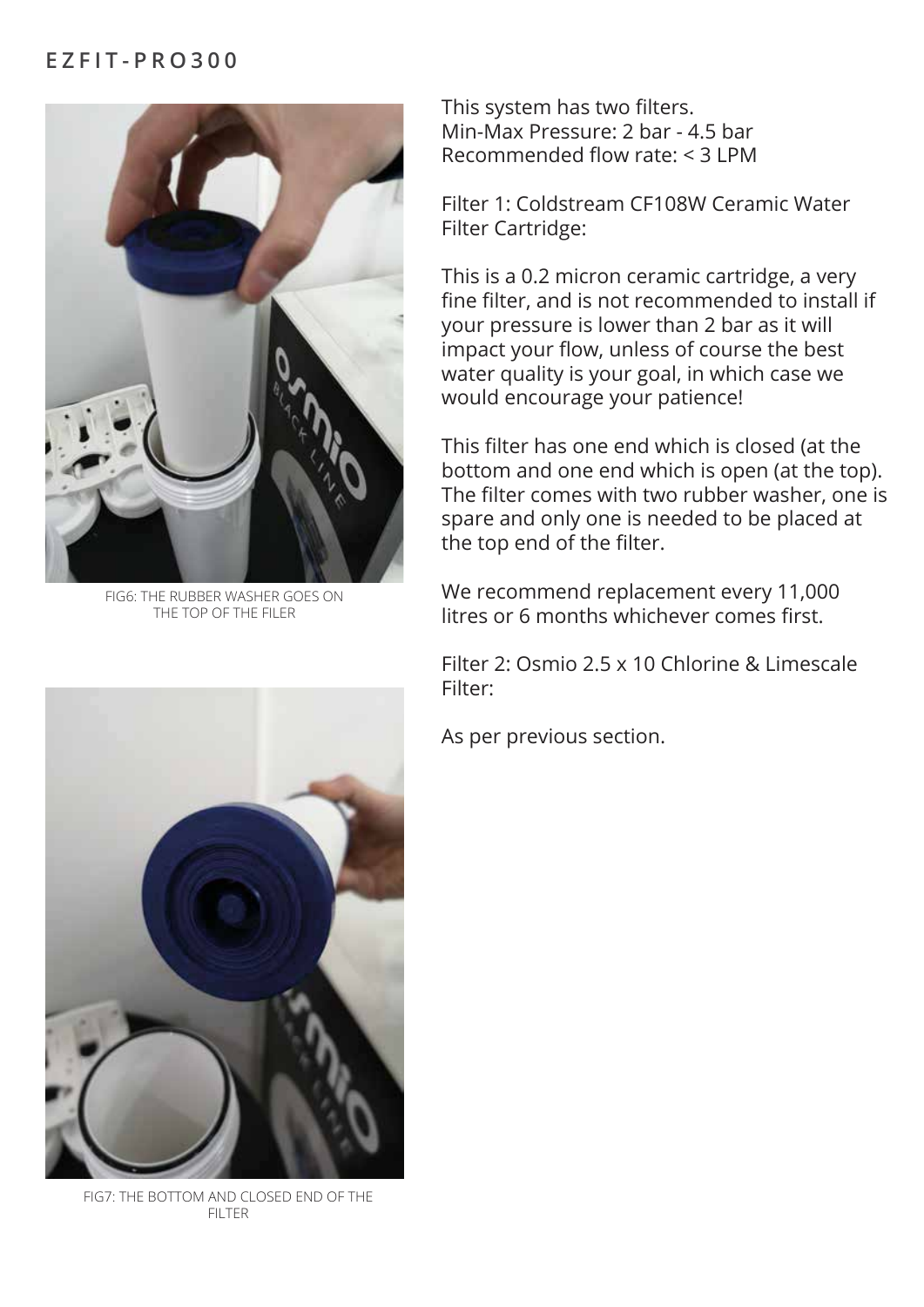#### **STEP4: SCREWING THE BOWLS TO THE HEAD**

Holding the bowl upright, hand screw the bowl anticlockwise with the filter inside it to the filter unit head to screw it on.

Once you have tightened it as much as you can by hand, then use the spanner provided in the kit to tighten it up.

#### **IMPORTANT NOTE:**

Do not over-tighten this. Only tighten a 1/4 turn at a time (i.e. nip it up, don't go crazy making it too tight, it will be very hard or impossible to get off otherwise!



# **STEP5: CONNECTING THE FITTINGS**

The system is now ready to be installed.

We supply two 15mm push fittings (with 1/2" male on the end). Use these if you wish to install it by push fitting a 15mm copper or plastic pipe to the inlet and outlet.

The housing has brass threaded 1/2" female (1/2" BSPP) ports so you can install a 1/2" male hose straight in and out of it too, or use 1/2" male fittings to 15mm compression if you prefer.

Ensure that you use PFTE tape when using the supplied push fittings.

If you are using brass male fittings then it is recommended to use Loctite 55 PFTE fibre.







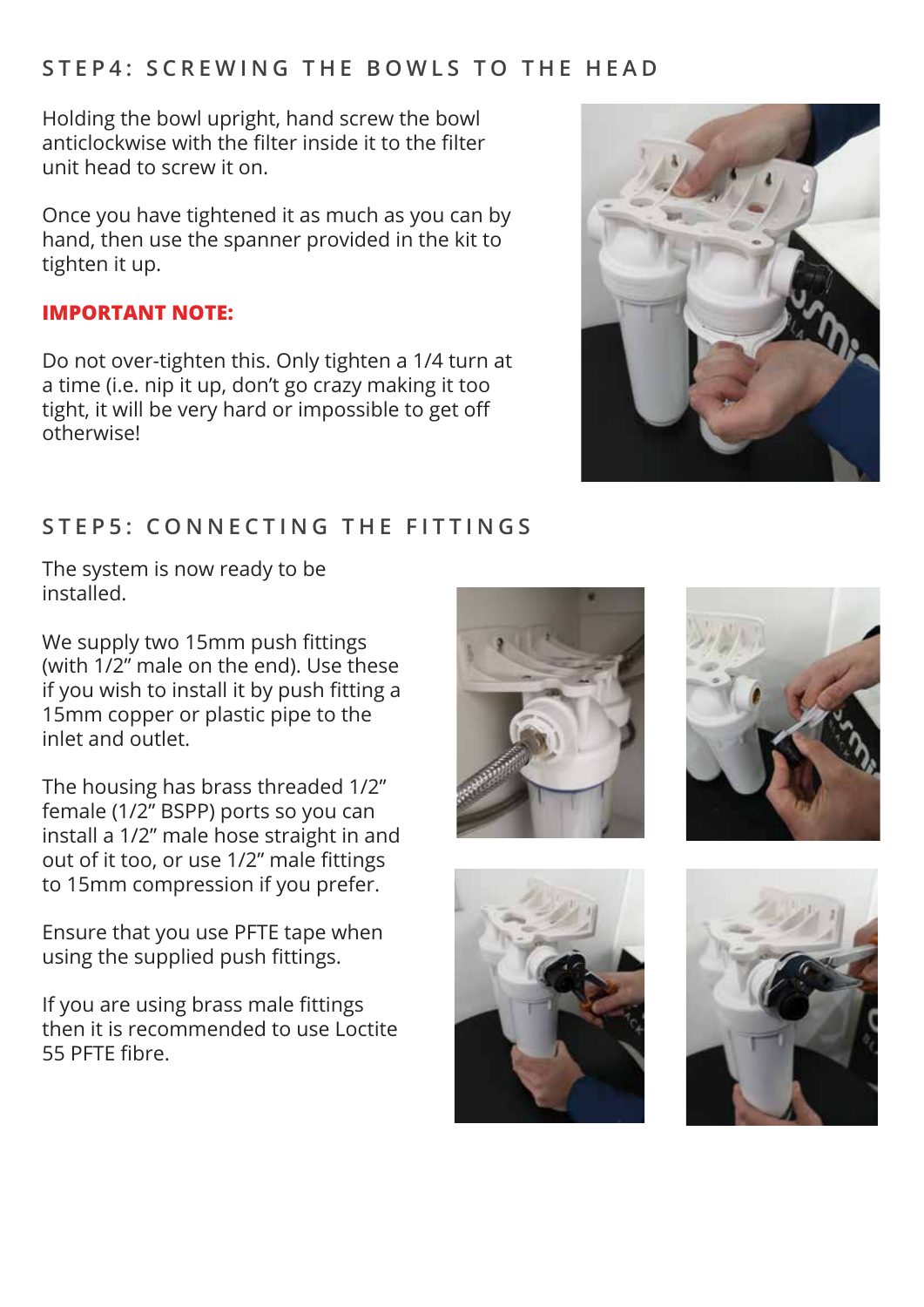# **STEP6: MOUNTING THE SYSTEM**

The filter system can now be mounted onto the side where you want to fit it. Use your own screws appropriate to the surface you are mounting them to, i.e. wood screws for kitchen cupboards, drywall screws for drywall etc. Mark the holes first with your marker pen and you can use the spirit level to ensure its perfectly horizontal.

#### **Pressure Release Screw**

There is a flat edge screw on the top of each housing. This is the pressure release screw and used to release air pressure.

Turn this screw with your flat edge screwdriver to ensure this is fully closed before you turn the water on.



# **STEP7: FLUSHING THE SYSTEM**

Now turn on the tap to flush the filter system for at least 5 minutes with a good flow of water.

It is perfectly normal for the first water to come out black and this should quickly go away but smaller fines can still be there so flush for 5 minutes.

Once this is done, you can close the tap and open the pressure release screw to release any air pressure until a bit of water comes out then screw it back in fully (this is very similar to bleeding the valve on a radiator and something you can do before/after new filter installation.

It is perfectly normal for the water to appear cloudy at first and this can last up to 5 days in some cases. This is air in the water and to show that you can pour a glass of water and wait 30 seconds and see it go clear. If there is any residue at the bottom of the glass that has settled after 5 minutes flushing, then please contact our technical customer care team.

Once you have finished flushing, thoroughly check all the fittings and connections for any leaks.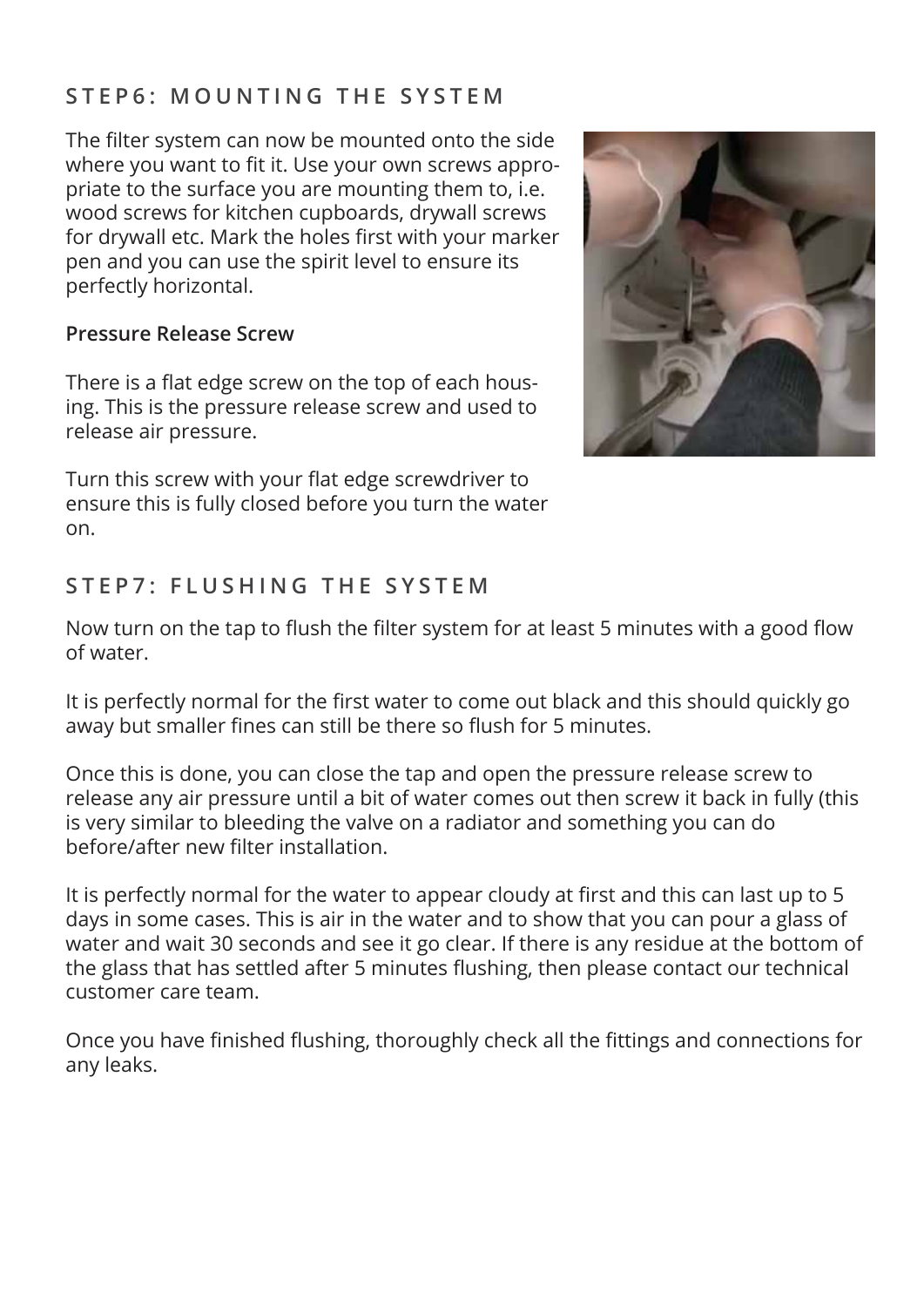# **FILTER CHANGES**

Please refer to Step 3 for average filter durations. Due to massive variation in water conditions, this is meant to be taken only as a guide. Filters can and do block because of variations in the incoming water quality and situations surrounding supply zones or private water supplies.

A very key point for healthy maintenance of your system is to take note of the following recommendations in the filter change steps:

**Step 1:** Turn off the water supply to the system and open up the nearest tap and leave open.

**Step 2:** Use the spanner provided with the housing kit turn the bowl **CLOCKWISE** to unscrew it from the head. Once you have loosened it with the spanner, use both hands to roll it off. Please note it will be full of water and have the filter inside it so lower it down straight. Empty the water out and set the filter to one side.

**Step 3:** Remove the O ring in the bowl and setting it aside. You can use a thin edge stanley knife to help prise it out of the groove of the bowl. Then you can give the bowl a clean like normal washing up but only with cold water and a soft sponge. Washing up liquid is OK but do not use anything else including bleach or abrasive chemicals.

**Step 4:** Insert the new filters in accordance with the installation Step 3 in the installation steps.

**Step 5:** Refer to Step 7 of the previous section.

To order replacement filters, contact your dealer.